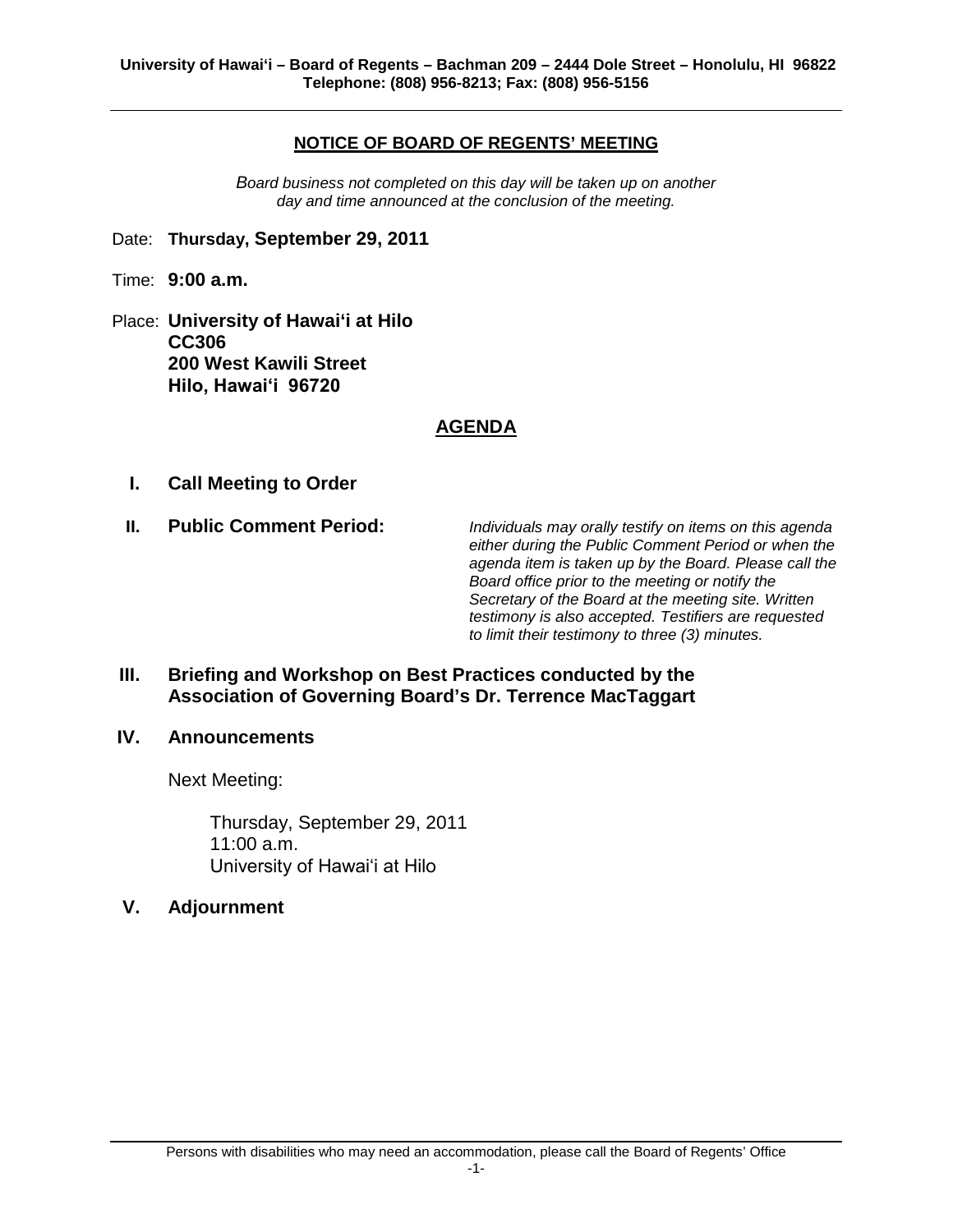## **NOTICE OF BOARD OF REGENTS' MEETING**

*Board business not completed on this day will be taken up on another day and time announced at the conclusion of the meeting.*

- Date: **Thursday, September 29, 2011**
- Time: **11:00 a.m.**
- Place: **University of Hawaiʻi at Hilo UCB 127 200 West Kawili Street Hilo, Hawaiʻi 96720**

## **AGENDA**

- **I. Call Meeting to Order**
- **II. Approval of Minutes of the August 25, 2011 Meeting**
- **III. Public Comment Period:** *Individuals may orally testify on items on this agenda either during the Public Comment Period or when the agenda item is taken up by the Board. Please call the Board office prior to the meeting or notify the Secretary of the Board at the meeting site. Written testimony is also accepted. Testifiers are requested to limit their testimony to three (3) minutes.*
- **IV. Report of the President**
- **V. Report of the University of Hawai'i Foundation**
- **VI. Acceptance and Approval of Gifts, Grants and Contracts** [Attachment A]
- **VII. Items for Board Action – Part A**

#### **University of Hawai'i System**

- 1. Approval of University of Hawaiʻi Supplemental Budget for Fiscal Year July 1, 2012 – June 30, 2013
- 2. Approval of Legislative Proposals, 2012 Legislature
- 3. Approval of Capital Improvements Program and Repairs and Maintenance Project Contracts for Fiscal Year 2011-2012

#### **University of Hawaiʻi at Hilo**

4. Approval of Change in Status from Provisional to Established for the Bachelor of Arts Degree in Performing Arts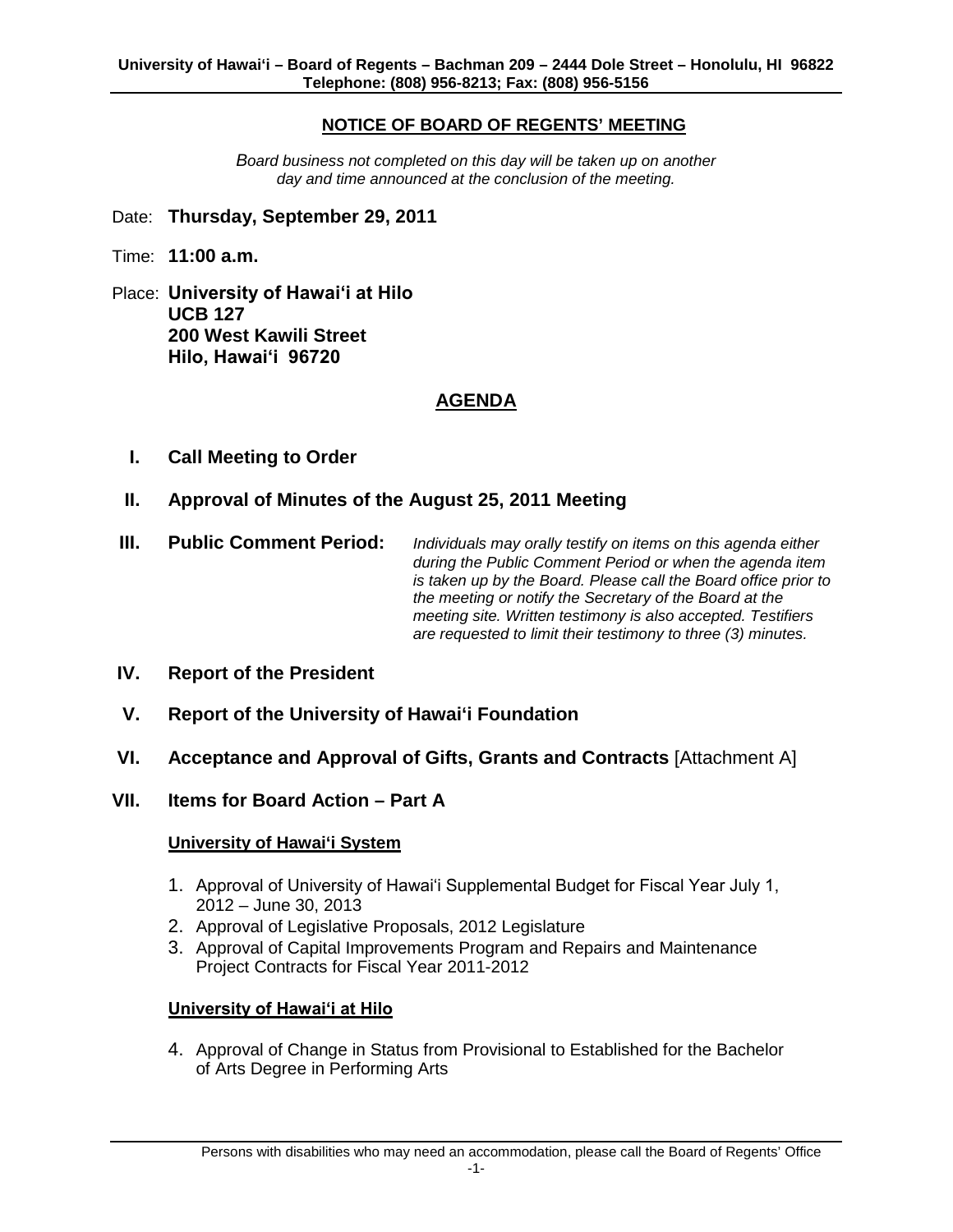## **VIII. Executive Session (closed to the public):**

## **Personnel Actions Related to the Following Positions**: (*To discuss the following*

*personnel matters pursuant to HRS §92-5(a)(2)*)

- a. Update on Executive Searches
- b. Emeritus Titles

**Legal and Real Estate Matters**: (*To consult with attorneys on powers, immunities, and liabilities pursuant to HRS §92-5(a)(4); To consider negotiations concerning acquisition of public property pursuant to HRS §92-5(a)(3)*)

- c. Status of Ongoing Litigation
- d. Status Report on Campus Developments *(Information only)*

**Collective Bargaining**: (*To discuss authority of persons conducting labor negotiations and conducting negotiations pursuant to HRS §92-5(a)(3)*)

- e. Collective Bargaining
- **IX. Personnel Actions** [Attachments B-1 (For approval), B-2 (Information only)]

## **X. Announcements**

Next Meeting:

October 26, 2011 at the University of Hawaiʻi-West Oʻahu

#### **XI. Adjournment**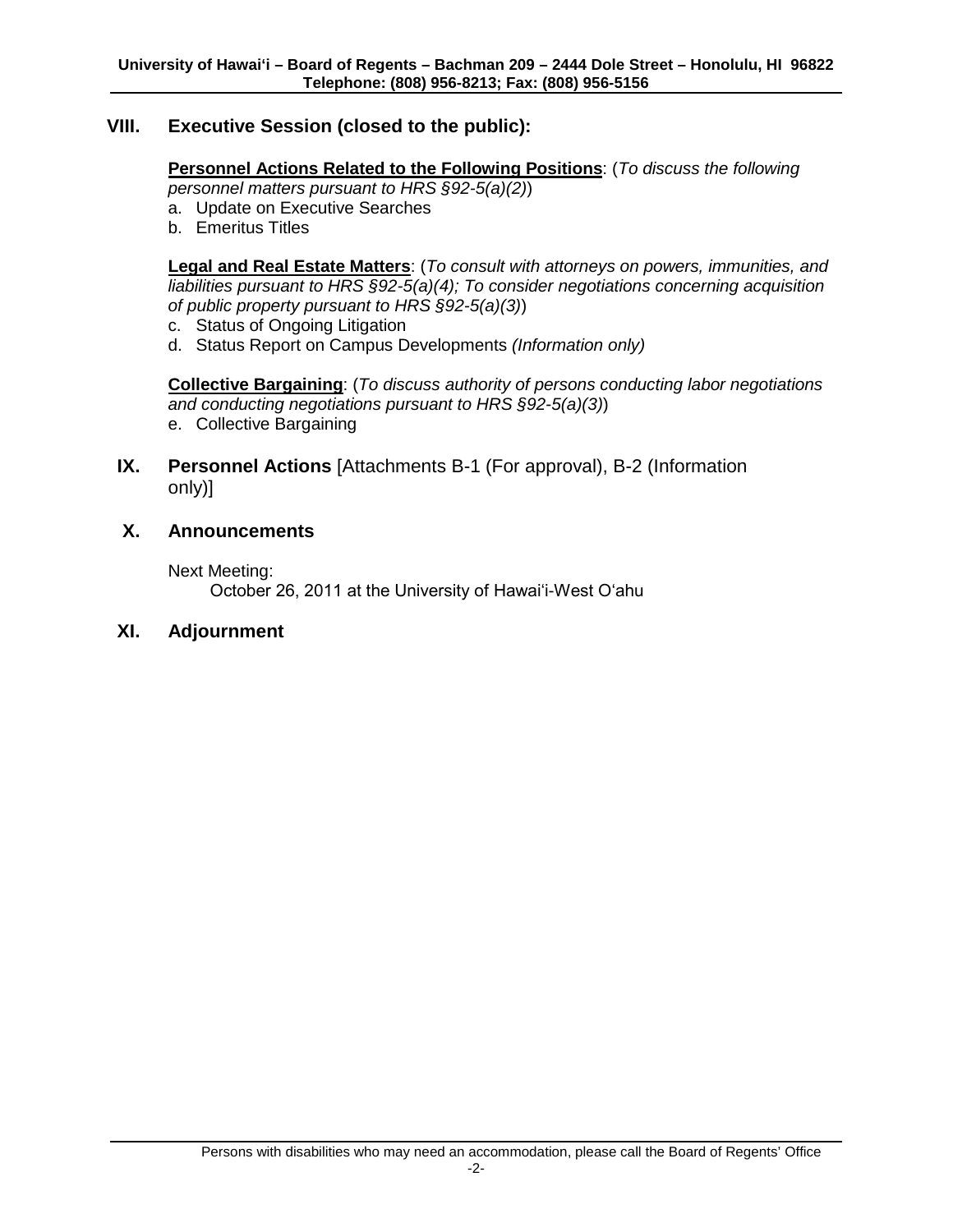# **Extramural Sponsor Awards Monthly Summary**

| <b>Type</b>              | <b>July 31, 2011</b> |                             | <b>July 31, 2010</b> |                              |
|--------------------------|----------------------|-----------------------------|----------------------|------------------------------|
|                          | Count                | <b>Amount</b>               | Count                | <b>Amount</b>                |
| Research<br>Non-Research | 99<br>61             | \$22,127,351<br>\$9,880,818 | 133<br>108           | \$30,707,845<br>\$20,294,065 |
| <u>Total</u>             | 160                  | \$32,008,169                | <u> 241</u>          | \$51,001,910                 |

Note: The listing of the award at:

 $\lesssim$ 

http://www.ors.hawaii.edu/index.php/bor-reports

The FY 2011 year-to-date total was: \$50,582,477.

The unofficial FY 2012 year-to-date total is: \$31,679,060.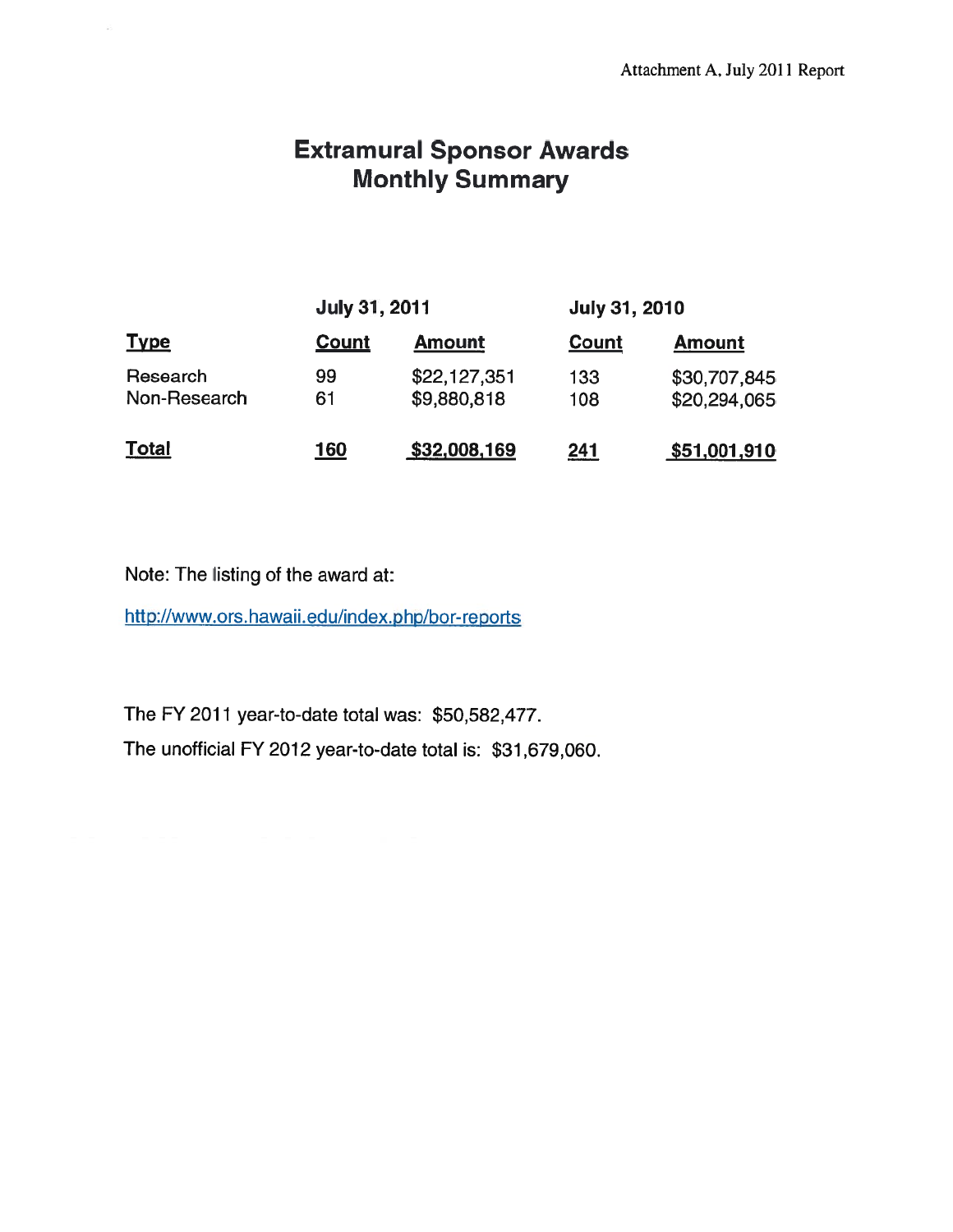## B-1 Personnel Actions.

## UNIVERSITY OF HAWAI'I AT MĀNOA

#### **Faculty**

BRISLIN, RICHARD W. Professor Shidler College of Business **Emeritus** Upon Board Approval

COOKE, IAN M. Professor College of Natural Sciences Pacific Biosciences Research Center **Emeritus** Upon Board Approval

ENGEL, JOHN W. Professor College of Tropical Agriculture and Human Resources **Emeritus** Upon Board Approval

FUKUDA, STEVEN K. County Extension Agent College of Tropical Agriculture and Human Resources **Emeritus** Upon Board Approval

KUDO, ELMER TAKEO Professor College of Arts and Humanities **Emeritus** Upon Board Approval

MURPHY, SUZANNE P. Researcher University of Hawai'i Cancer Center Emerita Upon Board Approval

POWLEY, JOHN S. County Extension Agent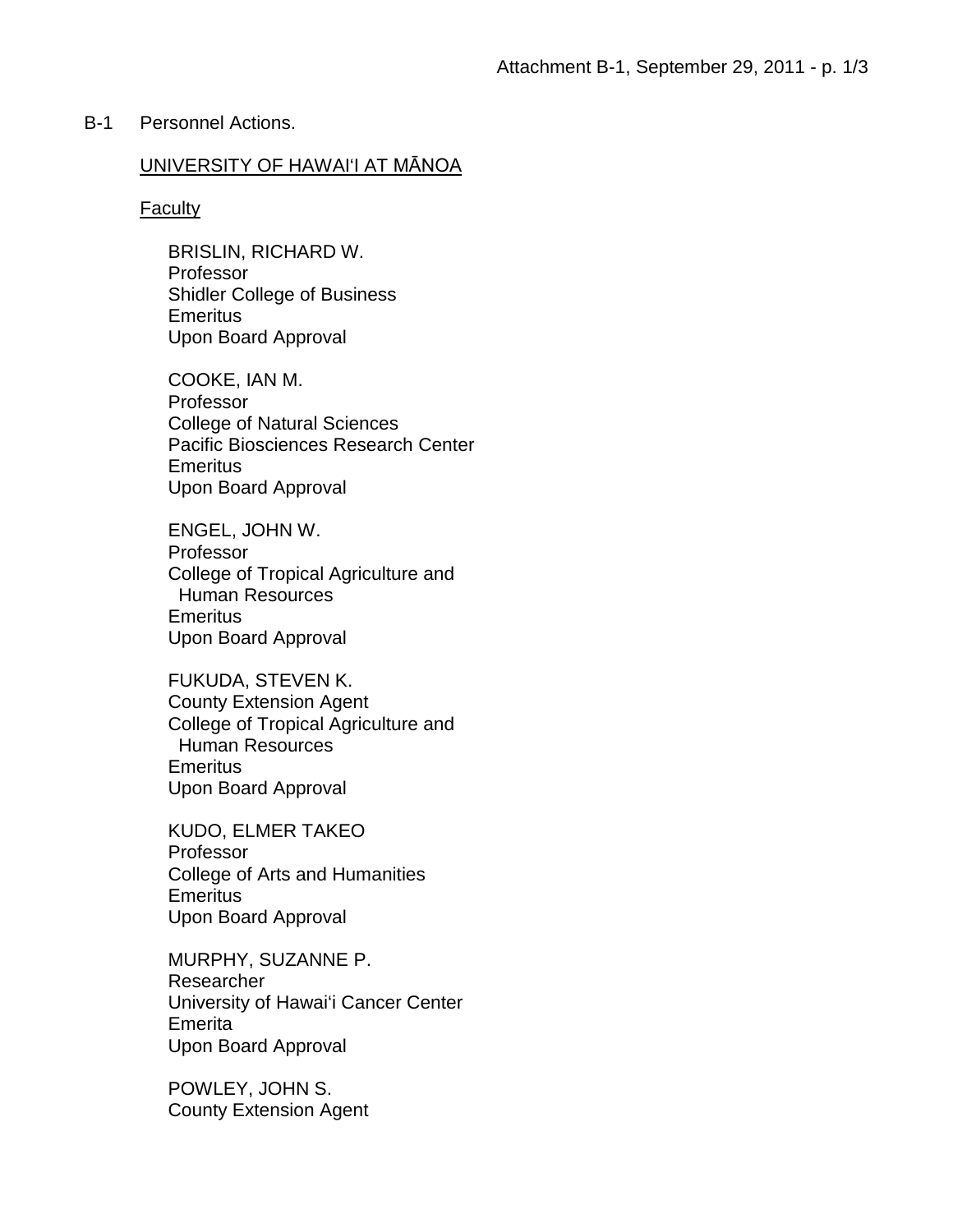College of Tropical Agriculture and Human Resources **Emeritus** Upon Board Approval

SATO, DWIGHT M. County Extension Agent College of Tropical Agriculture and Human Resources **Emeritus** Upon Board Approval

SLAUGHTER, HELEN B. Professor College of Education Emerita Upon Board Approval

TAN, SIANG YONG Professor John A. Burns School of Medicine **Emeritus** Upon Board Approval

WEEMS, CHARLES W. Animal Scientist College of Tropical Agriculture and Human Resources **Emeritus** Upon Board Approval

YUN, DAVID Professor College of Engineering **Emeritus** Upon Board Approval

# COMMUNITY COLLEGES

# **Faculty**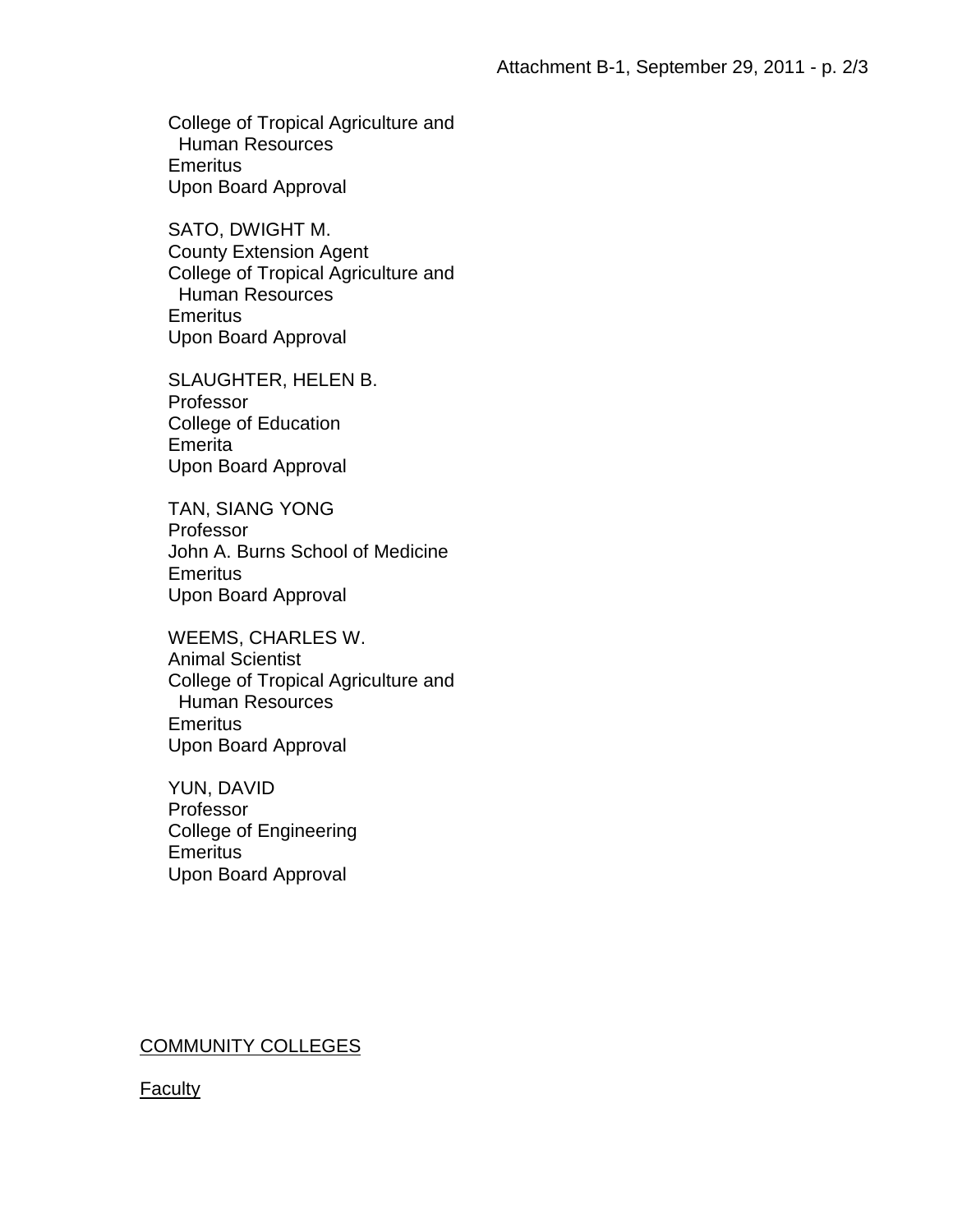HUDSON, PAMELA J. Professor, CC Hawai'i Community College Emerita Upon Board Approval

> Recommendation: That the Board approve the personnel actions as recommended.

\*\*\*\*\*\*\*\*\*\*\*\*\*\*\*\*\*\*\*\*\*\*\*

M.R.C. Greenwood President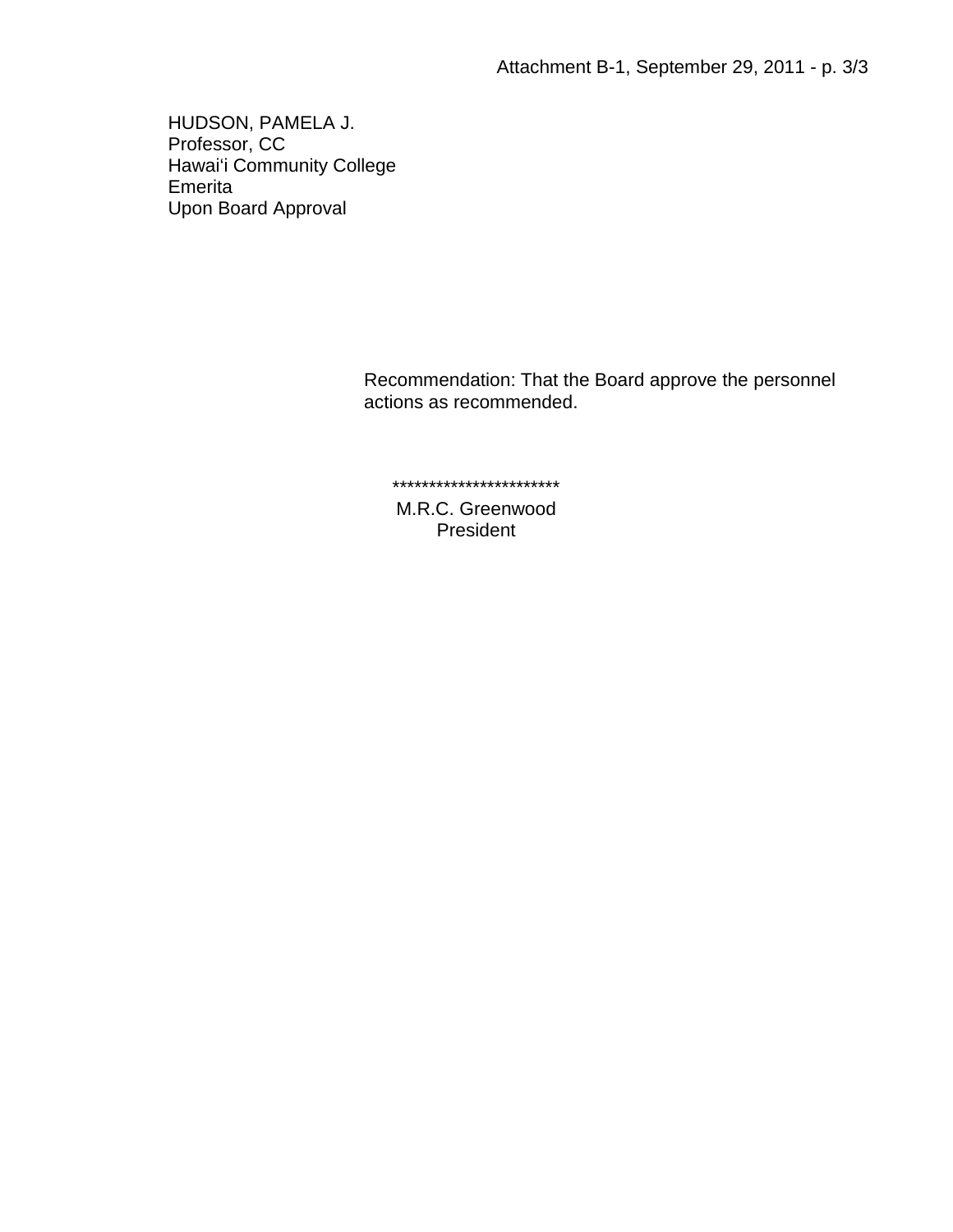B-2 Pursuant to Act 6, Special Session 2008 (SB 2263), the following proposed compensation actions for excluded executives are disclosed for purposes of public comment.

## UNIVERSITY OF HAWAI'I AT MĀNOA

### **Executive**

KONDO-BROWN, KIMI Interim Associate Dean College of Languages, Linguistics, and Literature Appointment \$9,610 per month Temporary Salary Adjustment \$9,130 per month October 1, 2011 – September 30, 2012

## UNIVERSITY OF HAWAI'I AT HILO

## Executive

KUEWA, JUBILEE N. Interim Director of Equal Employment Opportunity and Affirmative Action Office of Equal Employment Opportunity and Affirmative Action Appointment \$6,654 per month Temporary Salary Adjustment \$6,322 per month October 1, 2011 – June 30, 2012

WILTSE, CATHY A. Director of Hawai'i Small Business Development Center Hawai'i Small Business Development Center Network Multi-year Appointment \$9,668 per month Temporary Salary Adjustment \$9,186 per month November 1, 2011 – October 31, 2014